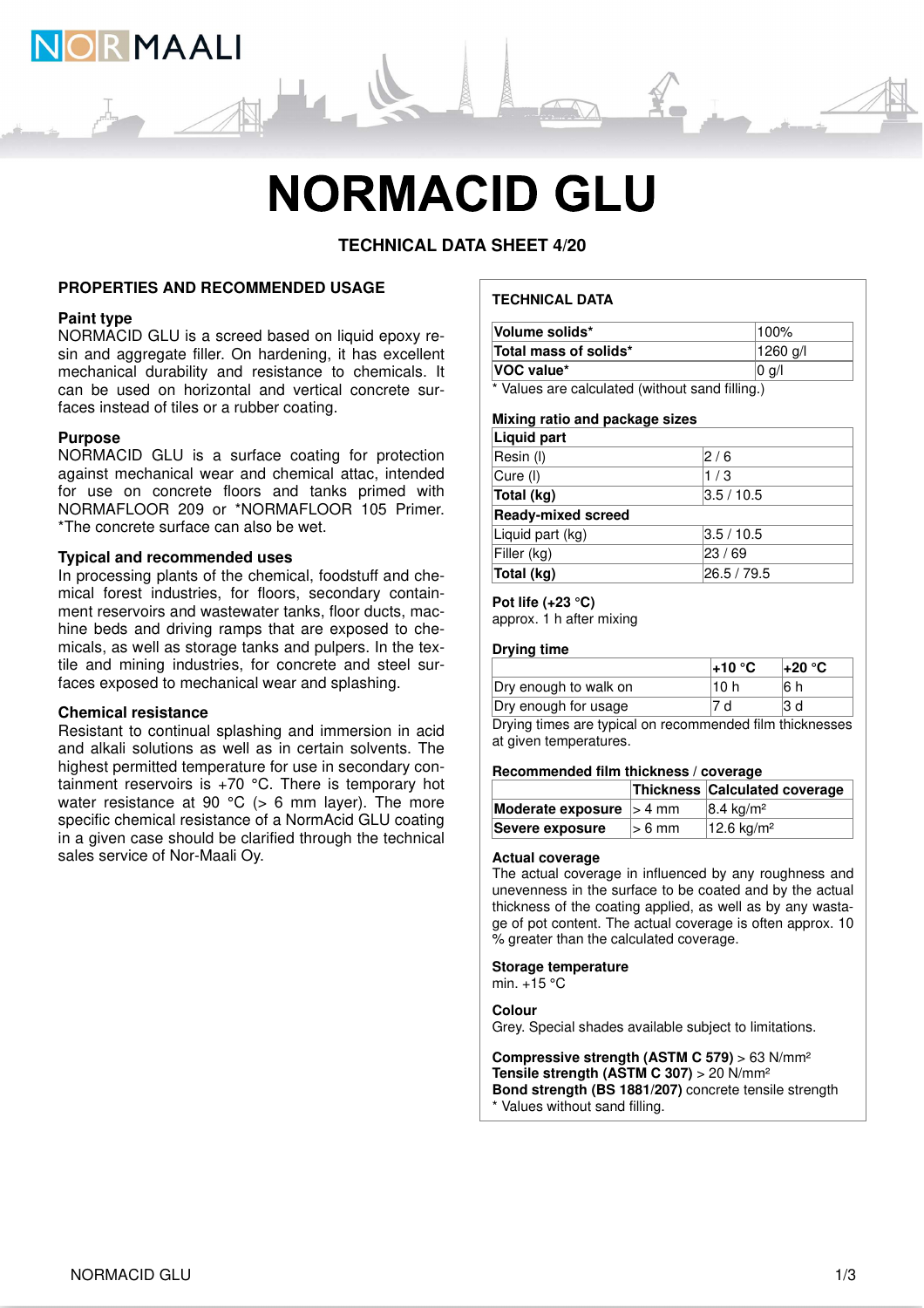

# **APPLICATION INSTRUCTIONS**

# **Surface preparations**

# **New concrete surfaces**

The best surface for coating is a dry concrete surface that is over 4 weeks old, the concrete having a relative humidity of 97 % (4 % by weight) at most. Use of NORMAFLOOR 105 PRIMER allows the screed to be applied on a damper surface also. Additives such as melamine resins, silicones or silicates that might decrease the adhesion or absorption of the coating, must not be used. Loose concrete, laitance, residues of plastic dispersions and waxes should be removed from the concrete surface with abrasive blasting or grinding. If required, acid scouring with approximately 15-20 % hydrochloric acid solution can be utilized; after 20 minutes reaction time, the surface is rinsed with clean water.

# **Old concrete surfaces**

The concrete surface must be in good condition and firm. Grease and other dirt is removed from uncoated surfaces by emulsion washing. Grease removal can be made more effective by flame cleaning. An old surface coating or water-cement paste is removed by sand blasting, milling or grinding.

# **Environmental conditions during application**

During application the temperature of the screed should be at least +15 °C. The temperature of the aurface and the air should be at least  $+5$  °C and the relative humidity of the air bleow 70 %. The surface temperature should be at least 3 °C above the dew point of the air. The best result and the easiest working conditions are obtained in the temperature range  $+20$  °C to  $+25$  °C. Heating must not be increased during the application and hardening of the screed, otherwise there could be a risk of air pockets forming in the film. In order to ensure the possible performance of the product, it is recommended that the paint is at room temperature before the application.

# **Mixing the components**

The curing agent is added to the resin in the correct mixing ratio (2:1, resin:cure) a little before application is begun. The mixing is done thoroughly using a slowrotating mechanical mixer. After this the filler part is added, mixing with a concrete mixer or in a mixing vessel with a slow-rotating mechanical mixer. Inadequate mixing adversely affects the curing, the final finish and the durability properties. The workability time of the ready-mixed screed can be prolonged by pouring it onto the surface to be coated immediately after mixing.

# **Disclaimer**

# The above information is given to the best of our knowledge based on laboratory tests and practical experience. However, as the paint is often used under conditions beyond our control, we cannot guarantee anything but the quality of the paint itself. We reserve the right to change the given data without notice. Please contact our office for more specific information. The product is intended for professional use only. If there are deviations in the different language versions of the technical data sheets, the English version applies.

# **Priming**

To increase adhesion and to avoid air bubbles which can occur due to porosity of the concrete surface, this is first primed with NORMAFLOOR 209 solvent-free epoxy primer, following the product instructions. Use NORMAFLOOR 105 PRIMER when the concrete surface is new or damp. In order to produce "claws" which facilitate adhesion of the final coat, 0,6-1,2 mm coarse quartz sand is sprinkled over the wet primer surface.

# **Top coating**

The application of the screed is begun 6-24 hours after priming. The screed mixture is spread over the area to be coated, and evened out to the wanted thickness, e.g. with a trowel or a screed board. The spreaded screed should be then conditioned on the floor couple of the minutes before smoothening to avoid the air pockets. The surface is smoothed and compacted using a steel spreader. The compactness of the film can be increased by rolling the screed surface with a short-haired mohair roller moistened with thinner OH 17. A finished NormAcid GLU film must be without holes and at least 4-6 mm thick. If the coating will be exposed to concentrated acids or alkalis, it is recommended that the extra top coat with EPOCOAT 280 GF is applied.

# **Vertical areas**

On vertical areas the spreading is made with 1-2 kg smaller amount of filler.

# **Storage and shelf life**

The product must be stored in original sealed containers at temperatures from 5°C to 30°C. The storage conditions are to keep the containers in a dry, well ventilated space away from source of heat and ignition. When stored as described above, the unopened component A will keep up to 2 years and unopened component B to 2 years from the date of manufacture. The manufacturing date found in the label is also the batch number of the paint.

### **Safety**

Please follow the environmental and safety instructions displayed on the container and Safety Data Sheet. Use under well ventilated conditions. Do not breathe or inhale mist, use respirator mask. Avoid skin contact. Spillage on the skin should immediately removed with suitable cleanser, soap or water. In case of contact with eyes, rinse immediately with plenty of clean water and if necessary seek medical advice.